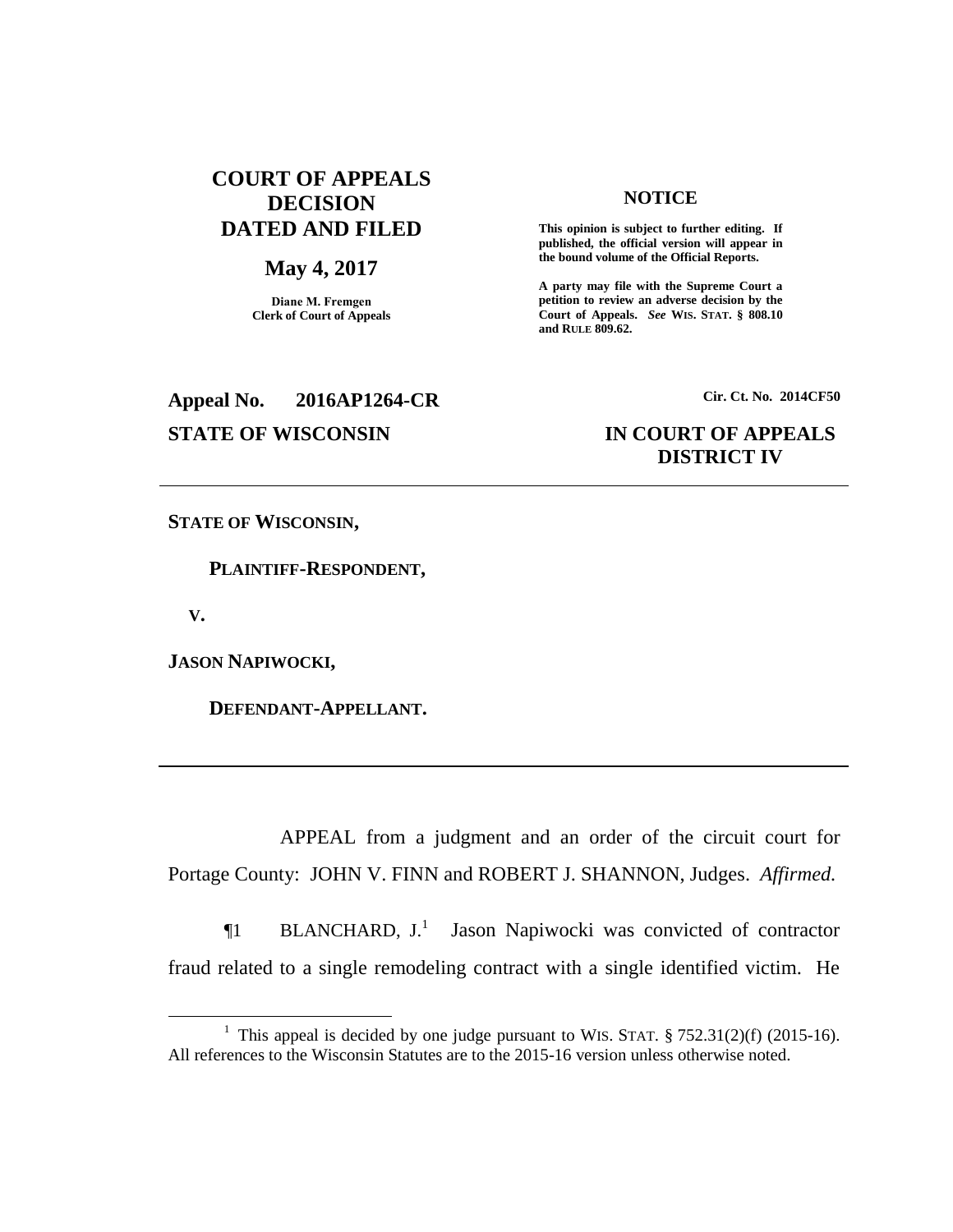disputed the restitution amount. The court referred the restitution issue to a court commissioner for an evidentiary hearing and a recommendation. In this appeal, Napiwocki challenges the resulting restitution order by the court, and the court's denial of his post-conviction motion to vacate the order. Napiwocki argues that the court commissioner erroneously exercised his discretion by admitting evidence over Napiwocki's objections. Napiwocki argues that, because the commissioner erroneously exercised his discretion, the court erred in ordering restitution in reliance on the commissioner's flawed findings, and that the court did not "adequately" provide analysis of its own to support its decision. I conclude that the court did not erroneously exercise its discretion regarding the amount of restitution ordered and properly denied Napiwocki's post-conviction motion, and accordingly affirm.

¶2 Following Napiwocki's convictions resulting from pleas, the court issued a proposed order for restitution in the amount of \$65,200, based on the prosecutor's request. After Napiwocki contested the amount, the court referred the matter to the commissioner for a hearing, pursuant to WIS. STAT.  $§ 973.20(13)(c)4.<sup>2</sup>$ 

¶3 At the hearing before the commissioner, Napiwocki and the victim both testified and presented evidence. Based on the victim's testimony, the prosecutor argued that restitution must account for two sets of costs: (1) the \$45,400 that the victim paid Napiwocki when he began work on the project; and (2) the approximately \$20,000 that the victim testified was needed to repair

 $\overline{a}$ 

 $2$  The Hon. John V. Finn presided over the plea and sentencing hearing, including restitution issues. Court Commissioner David Worzalla conducted the restitution hearing. The Hon. Robert J. Shannon presided over the post-conviction hearing.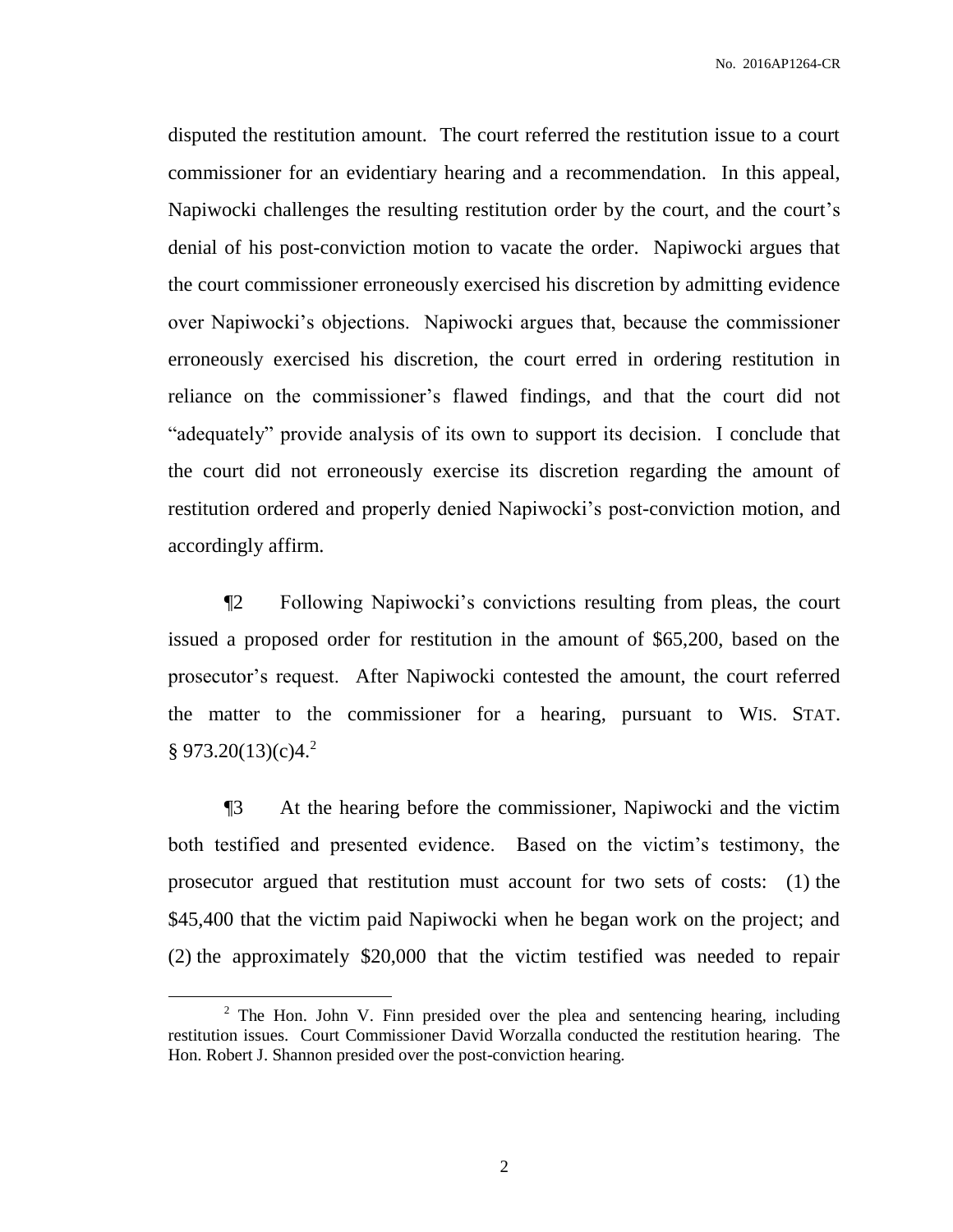damage that Napiwocki did to the home during the project and to continue work on the project.

¶4 The parties disputed the number of hours Napiwocki worked, the amount of work left to be completed after Napiwocki stopped working, as well as the quality of Napiwocki's work. Specifically, Napiwocki disputed the victim's testimony that Napiwocki had damaged the structure of the house by failing to properly calculate the effects of adding a second story to it.

¶5 The victim provided receipts showing that he had paid another contractor, to date, \$14,609.44 for necessary work in the wake of Napiwocki's departure from the project: finishing the roof and plumbing, redoing the window fixtures, and hanging drywall. Napiwocki objected to the commissioner's consideration of the cost of hiring a replacement contractor on the ground that the State failed to establish that the bills that the victim submitted to the commissioner were for work contemplated in the project, instead of being separate work to benefit the victim. Napiwocki contended that the project was nearly complete when he stopped working, and that the work that he failed to complete should not have cost the victim the amount that the victim claimed it did. The commissioner overruled Napiwocki's objection to the admission of the replacement-contractor evidence, concluding that the evidence was pertinent to the factual question of whether the introduced bills related to the work that the victim hired Napiwocki to do.

¶6 Napiwocki submitted receipts for supplies and building material that he represented were used in the project, totaling \$8,824.90. Additionally,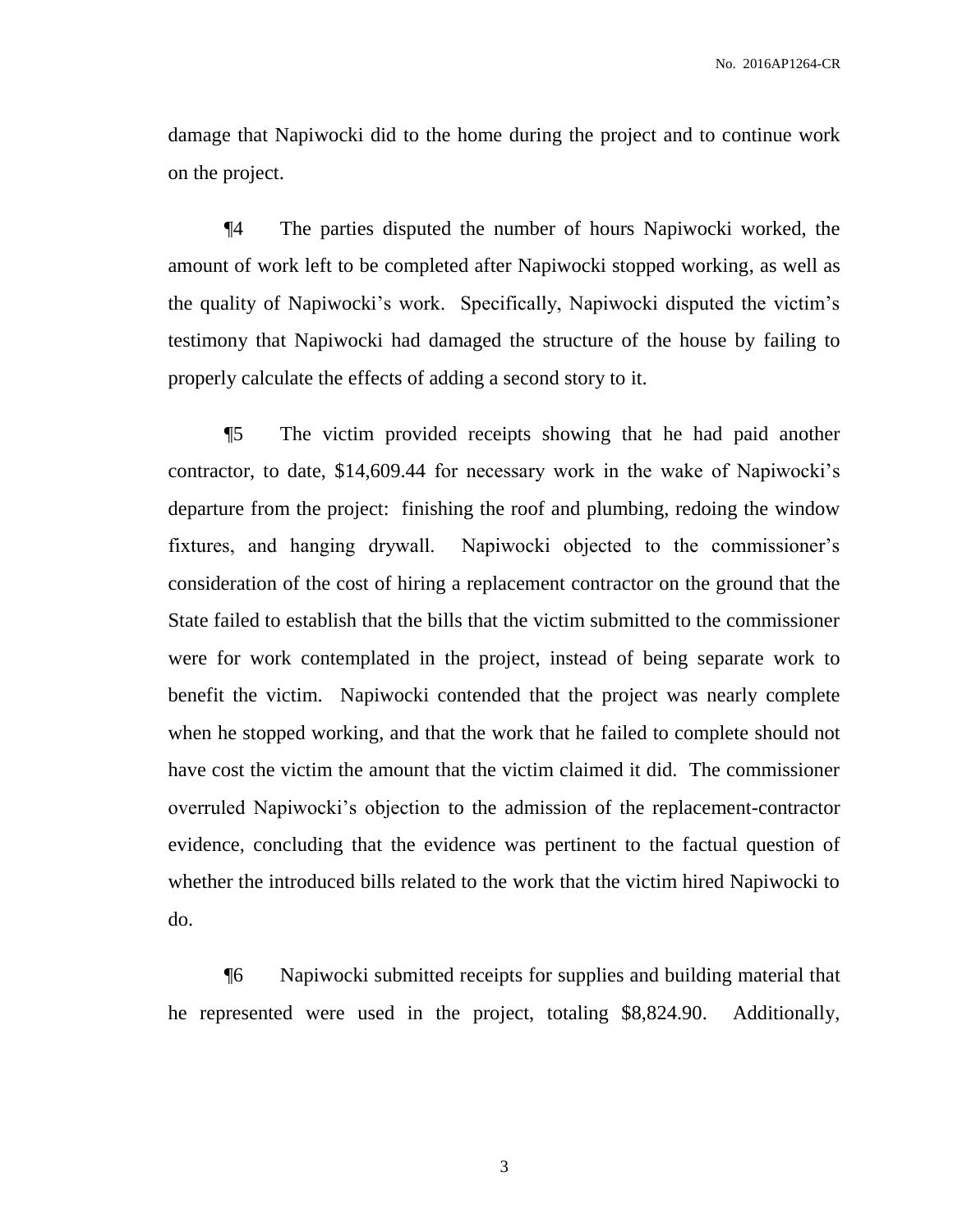Napiwocki testified to, but did not provide receipts for, other project costs, specifically the cost of a dumpster rental, a lift rental, and building permits.<sup>3</sup> Napiwocki and his assistant also testified that he should not owe restitution in the amount requested by the victim because the victim did not pay him for the total cost of labor.

¶7 On the wages topic, Napiwocki testified that he charges \$35 per hour for remodel projects, but conceded that he had not explicitly stated this figure in the contract. Napiwocki testified that he and his assistant worked on the project every day for 13 weeks—excluding weekends and six or seven weekdays when he was not available to work on this project—although he did not provide a work log to support this testimony. Napiwocki provided a document that he had prepared for purposes of the hearing, purporting to reflect how many hours the two men worked and the total cost of their labor, namely, 524 hours for Napiwocki and 491 hours for his assistant. Napiwocki testified that he spent the entirety of the \$45,400 upfront payment from the victim to purchase supplies and to pay himself and his assistant for the cost of labor, but that there remained an outstanding \$3,299 in labor costs.

¶8 The victim testified that Napiwocki's testimony about the hours that he and his assistant worked was "a joke." The victim testified that, based on his observations, neither Napiwocki nor his assistant ever worked a full day on the

 $\overline{a}$ 

<sup>&</sup>lt;sup>3</sup> After the court entered the final order, Napiwocki filed a motion to vacate the restitution order, to which he attached purported copies of receipts for the dumpster rental, the lift rental, and the building permits, although he failed to provide an explanation for why he had failed to produce these receipts at the restitution hearing.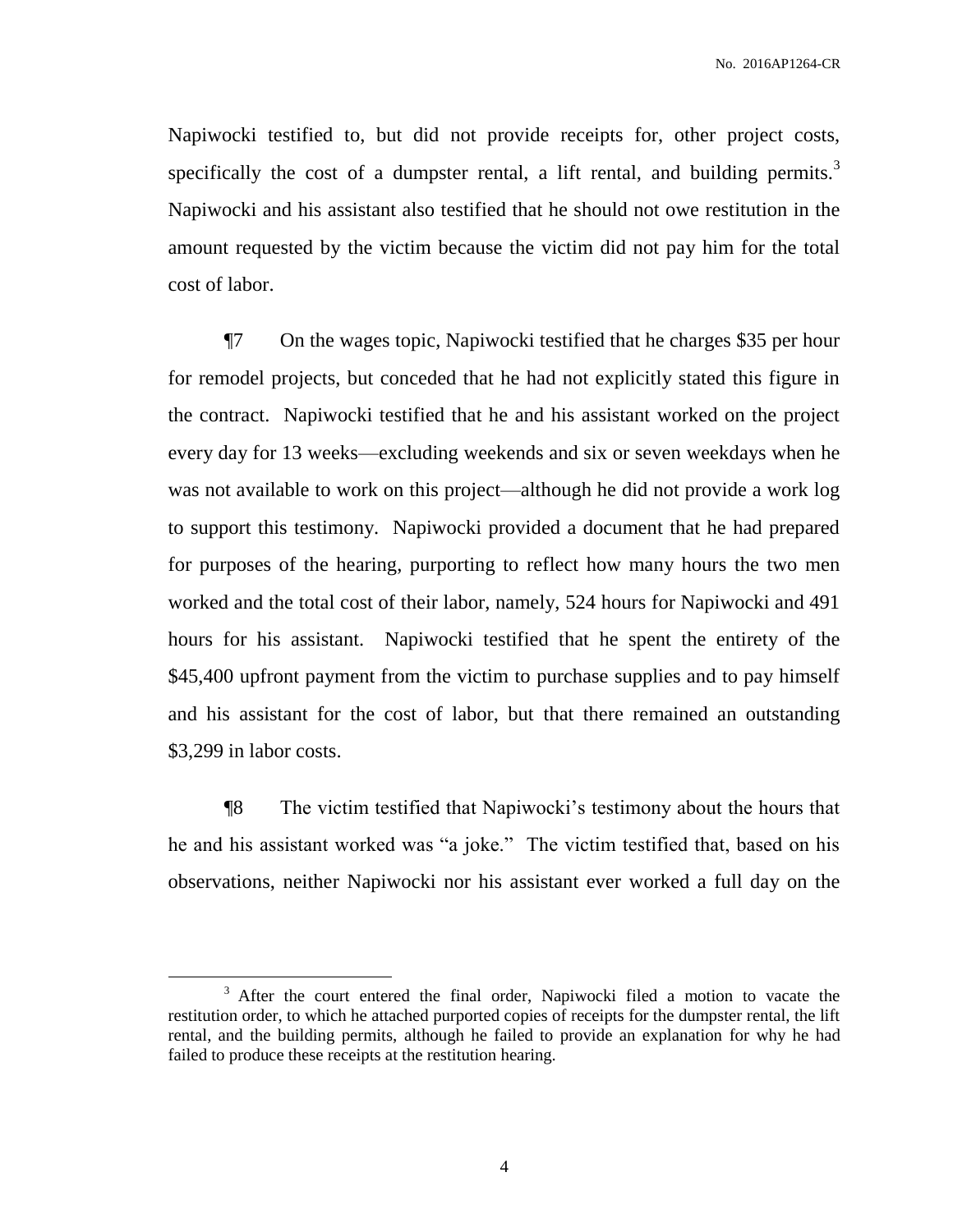project and that they worked only one or two days per week during this period, so that neither could possibly have worked the claimed approximately 500 hours.

¶9 After evidence was closed and the commissioner heard arguments, the commissioner said that both parties should submit proposed findings of fact and conclusions of law to be included in the record for the court to review. Neither party complied. $\mu$  Following the hearing, the commissioner timely submitted the record to the court, along with the commissioner's proposed findings of fact and conclusions of law, consistent with the procedure described in WIS. STAT. § 973.20(13)(c)4.

¶10 After reviewing the commissioner's proposed findings of fact and conclusions of law, the court issued a final restitution order, in the amount of \$51,184.54, which matched that proposed by the commissioner and was below the initial pre-hearing proposed order amount of \$65,200. The court's final order states that the restitution amount is based on evidence that: (1) the victim paid Napiwocki \$45,400 upfront to begin work on the project; (2) the victim paid another contractor \$14,609.44 to repair and continue working on the project; and (3) Napiwocki used \$8,824.90 of the \$45,400 to purchase supplies and materials that were used in the project.

¶11 In a post-conviction motion to vacate the final restitution order, Napiwocki argued that the court erroneously exercised its discretion by failing to

 $\overline{a}$ 

<sup>&</sup>lt;sup>4</sup> I question whether Napiwocki might not have forfeited a challenge to the court's restitution order that is based on an attack on the commissioner's findings of fact because the commissioner said that he should submit proposed findings of fact and he failed to do so. However, the State does not make a forfeiture argument and in Napiwocki's favor I ignore the potential forfeiture issue.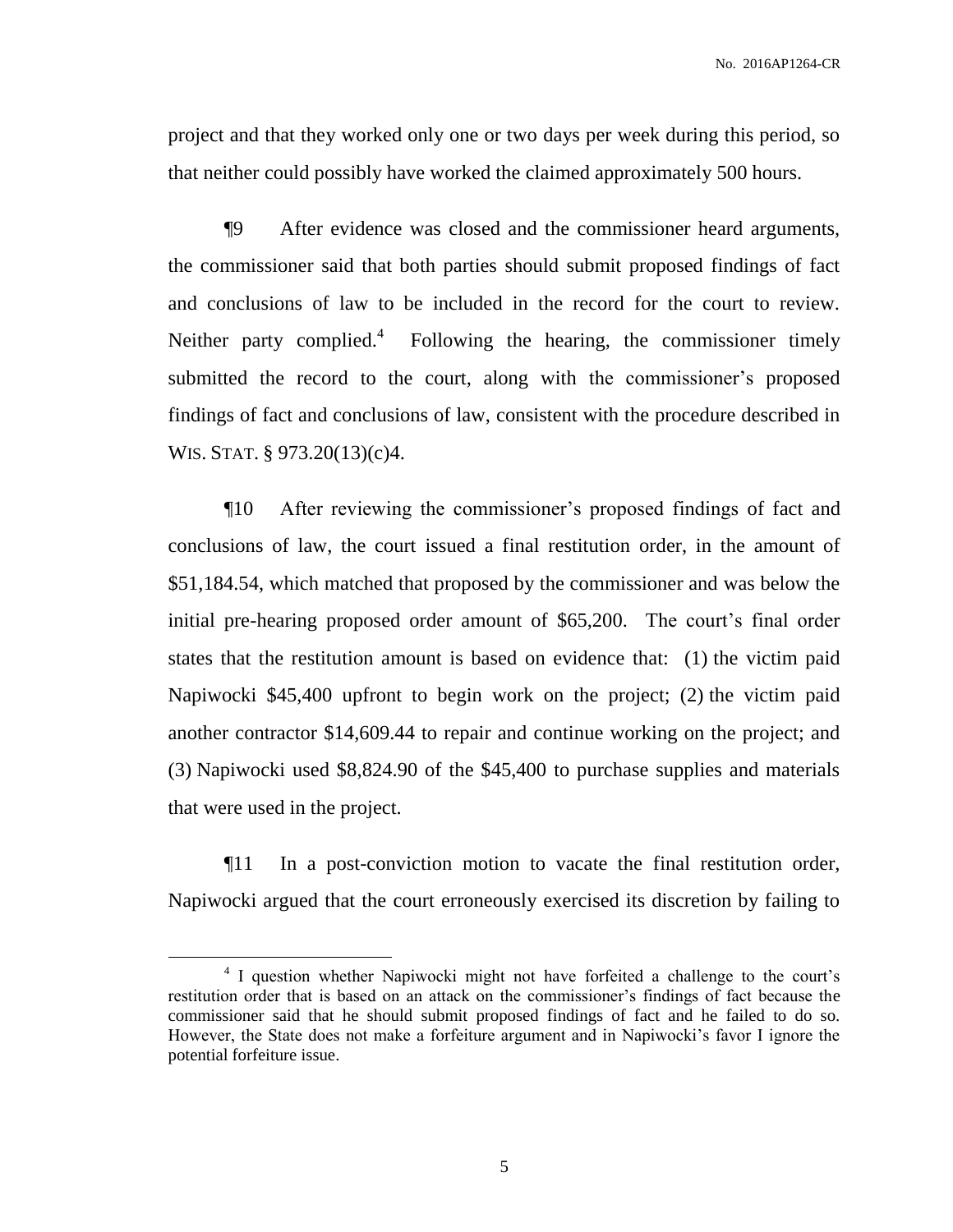consider legislatively mandated criteria when ordering restitution. Specifically, he argued that the court failed to offset the amount of restitution ordered by the monetary value of time and labor and by all of the expenses paid by Napiwocki. Napiwocki argued that the court engaged in "unfettered decision-making" by failing to state, on the record, why it set restitution at the same level as proposed by the commissioner without "adequately" providing analysis of its own. The court denied Napiwocki's motion for post-conviction relief. Napiwocki appeals.

¶12 On appeal, Napiwocki challenges the court's restitution order and the denial of his post-conviction motion to vacate the restitution order and order a new restitution hearing. In cases in which a commissioner conducts a restitution hearing and an appellant alleges that the commissioner abused its discretion, I consider only whether the court erroneously exercised its discretion in relying on the commissioner's decision. *See State v. Tarlo*, 2016 WI App 8, ¶¶6, 17, 372 Wis. 2d 333, 887 N.W.2d 898. On appeal, Napiwocki renews his "unfettered decision-making" argument, contending that the court's actions were "prohibited by" *Hartung v. Hartung*, 102 Wis. 2d 58, 306 N.W.2d 16 (1981) (holding that a circuit court's discretionary decision must be based on a rational analysis of the record and, if it is not, then the court has erroneously exercised its discretion). He argues that the court, after reviewing the commissioner's proposed findings of fact and conclusions of law, is mandated by WIS. STAT. § 973.20 to explain its reasons for ordering restitution in the amount ordered and that the court's order here did not provide an "adequate[]" explanation for its decision. Based on these alleged discrepancies, Napiwocki argues that the court improperly denied his motion to vacate the restitution order.

¶13 The following are applicable legal standards. The purpose of restitution is to return victims to the position they were in before defendants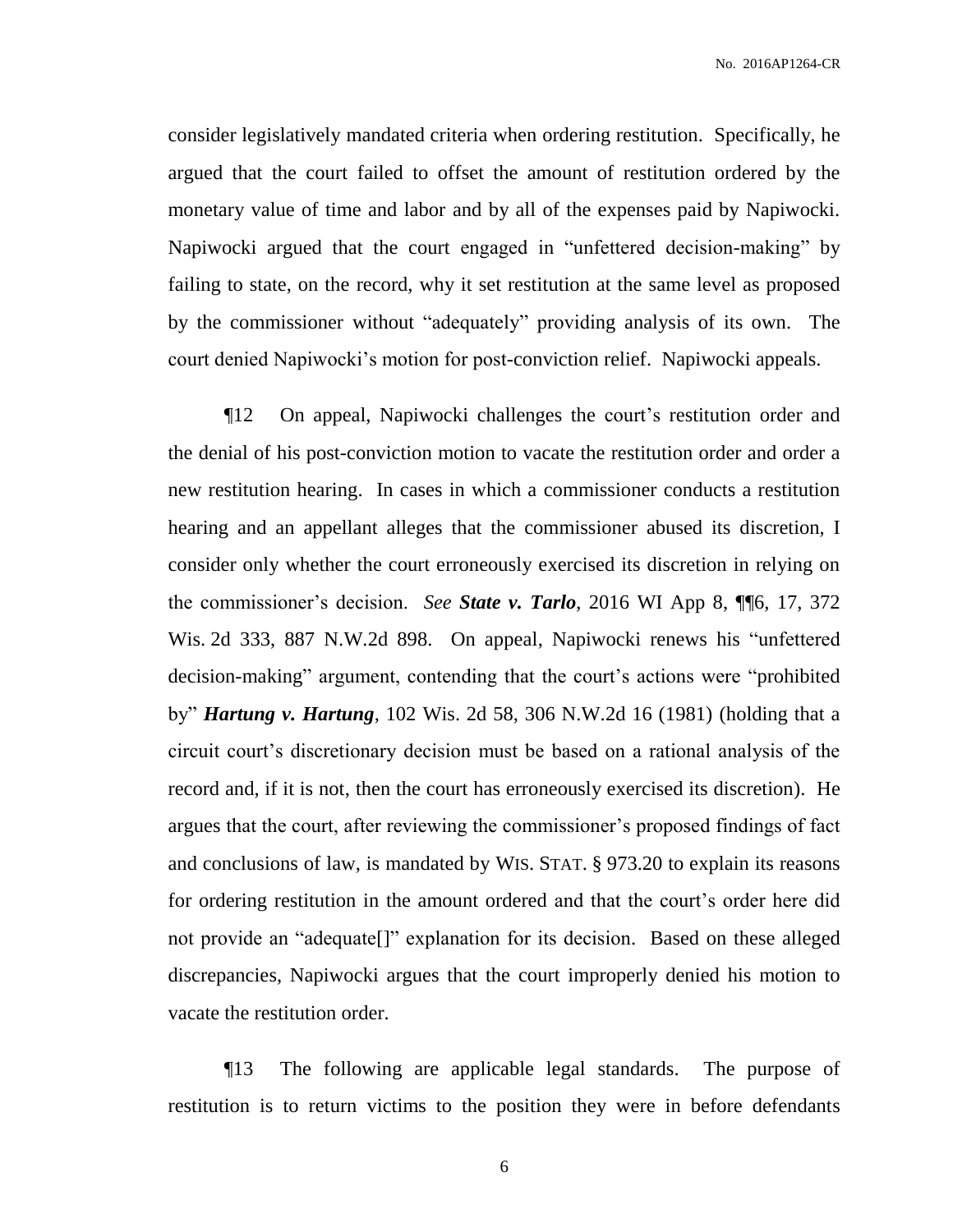injured them. *See State v. Holmgren*, 229 Wis. 2d 358, 366, 599 N.W.2d 876 (Ct. App. 1999). Under WIS. STAT. § 973.20, the court takes a defendant's entire course of conduct into consideration in determining the amount of restitution to order. *State v. Madlock*, 230 Wis. 2d 324, 333, 602 N.W.2d 104 (Ct. App. 1999) (quoting *State v. Rodriguez*, 205 Wis. 2d 620, 627, 556 N.W.2d 140 (Ct. App. 1996)). I construe the restitution statute broadly and liberally to allow the victim here to recover his losses resulting from Napiwocki's criminal conduct. *See Holmgren*, 229 Wis. 2d 358, 366. A victim need show only that the defendant's criminal activity substantially related to the damage caused. *Madlock*, 230 Wis. 2d 324, 333. A restitution hearing does not require strict adherence to the rules of evidence. *State v. Stowers*, 177 Wis. 2d 798, 806, 503 N.W.2d 8 (Ct. App. 1993) (quoting *State v. Pope*, 107 Wis. 2d 726, 729, 321 N.W.2d 359 (Ct. App 1982)).

¶14 Napiwocki's first argument is that *Hartung* stands for the proposition that the circuit court must "provide explicit explanation of its discretionary decisions," and that that did not occur here. Napiwocki's summary of *Hartung* is, at a minimum, misleading. Given in the context of determining spousal maintenance during a divorce proceeding, the proposition stated in *Hartung* is that discretionary decisions of circuit courts must be based on record facts that support a conclusion that the court used a rational analysis of the facts and relied on the applicable law, when the law is correctly understood. That is the same standard that I apply here. *See State v. Canady*, 2000 WI App 87, ¶6, 234 Wis. 2d 261, 610 N.W.2d 147 (citations omitted) ("In disputes concerning the calculation of criminal restitution … [w]e may reverse [the] discretionary decision only if the circuit court applied the wrong legal standard or did not ground its decision on logical interpretation of the facts."). Thus, I may reverse the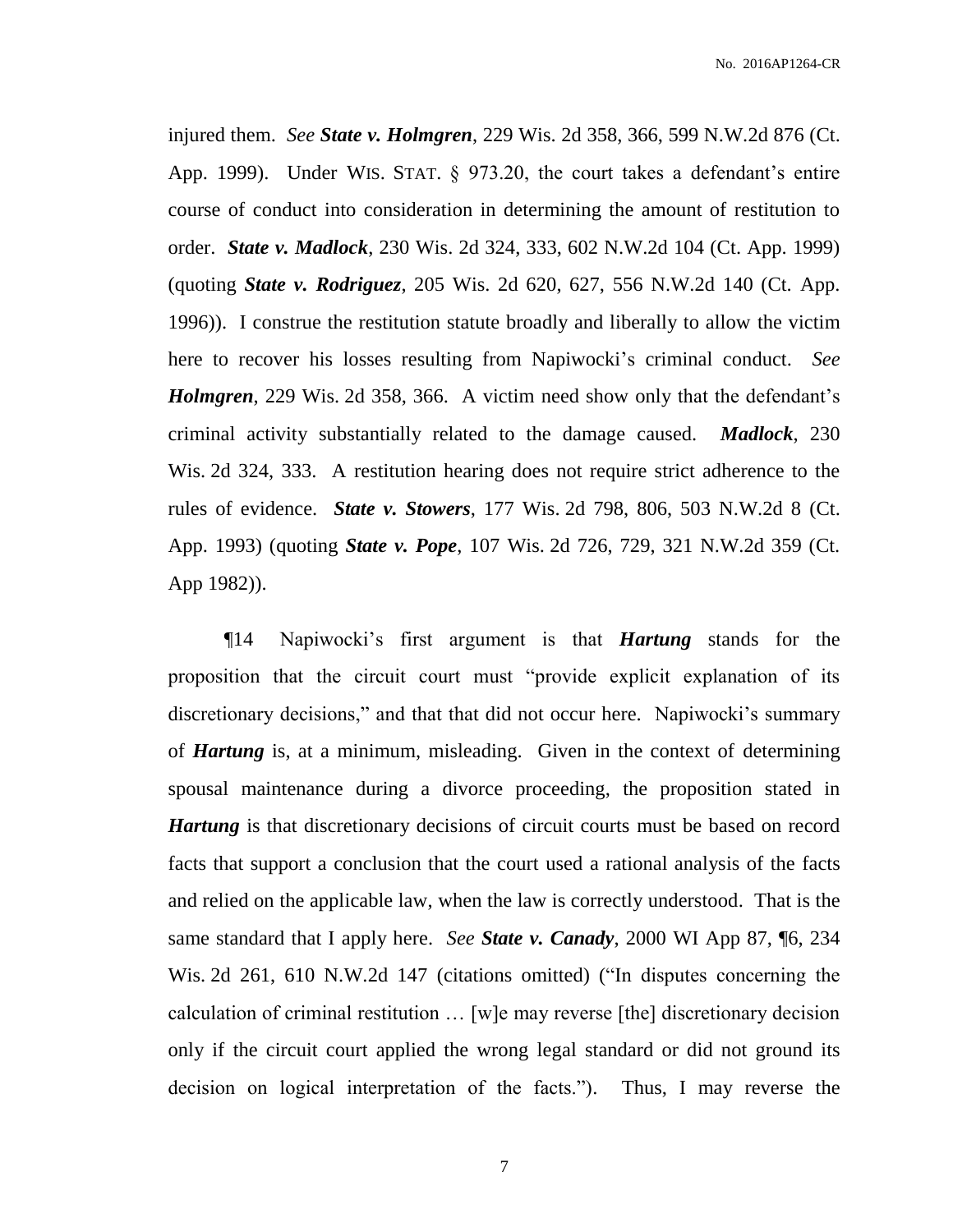challenged restitution decision only if the record reveals that the court applied the wrong legal standard or that the court could not have grounded its decision on a logical interpretation of the facts. *See id.*

¶15 I conclude that the court applied the correct legal standard. WIS. STAT. § 973.20 directs the procedure for criminal restitution. The court heard arguments at sentencing and received evidence from the record created before the commissioner to consider the factors required by statute before issuing the final restitution order. There is no suggestion in the record that the court applied an incorrect legal standard. Further, I conclude that the restitution order is grounded in a logical interpretation of the facts in the record, including the victim's testimony that Napiwocki and his assistant worked only minimal hours and that the victim needed to spend the additional money that was necessary to repair and complete what Napiwocki had done.

¶16 Without developing an argument to this effect, Napiwocki implies that he was entitled to de novo review in the circuit court of his challenges to the proposed restitution order. However, the circuit court does not have statutory authority for de novo review after a commissioner has conducted a restitution hearing, and the court need not demonstrate its independent decision-making authority by altering the proposed findings or offering explanation beyond what has already been given.

¶17 Separately, Napiwocki purports to rely on *State v. Longmire*, 2004 WI App 90, 272 Wis. 2d 759, 681 N.W.2d 534, to argue that the court erroneously failed to credit him for expenses that he testified were related to the project, but for which he failed to provide supporting receipts or work logs, in particular the value of labor, building permit fees, and equipment rental fees. In *Longmire*, this court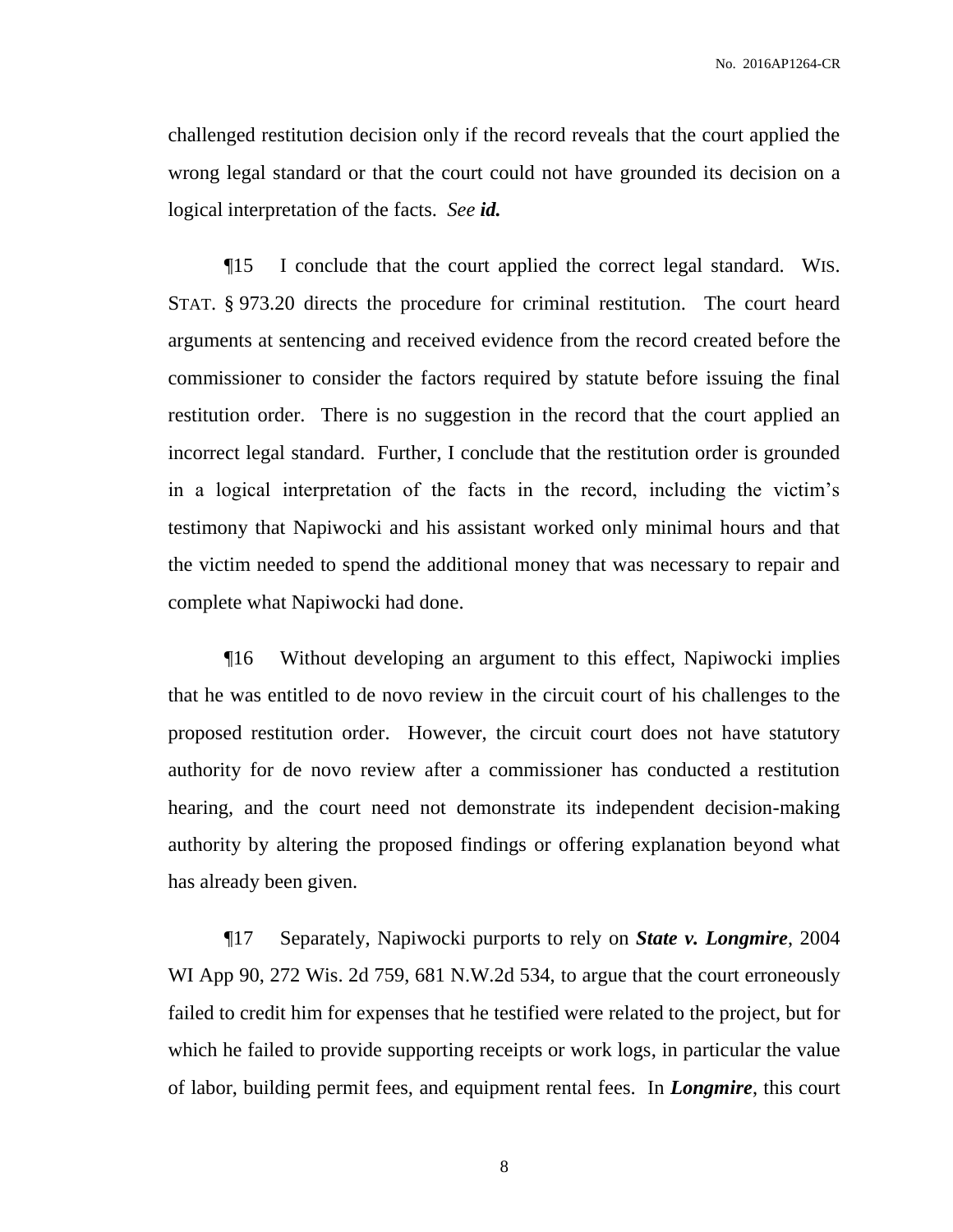concluded that the circuit court erroneously exercised its discretion by failing to allow "*any* offset whatsoever" for undisputed expenses that the contractor incurred fulfilling a home remodel contract. *Id.*, ¶18 (emphasis added). I reject Napiwocki's *Longmire*-based argument, because the court here did allow for all offsets *proven* by Napiwocki. *See State v. Walters*, 224 Wis. 2d 897, 907, 591 N.W.2d 874 (Ct. App. 1999) (defendant bears burden of proving that court should apply offset to proposed restitution order). The restitution order here provided an offset of \$8,824.60, accounting for all the expenses that the court found Napiwocki proved that he incurred on the project.

¶18 Explaining further, as stated above, in his post-conviction motion, Napiwocki submitted purported copies of receipts and other evidence that he did not provide at the restitution hearing. The restitution statute requires that the defendant be allowed "an opportunity to be heard, personally or through counsel, to present evidence and to cross-examine witnesses called by other parties." WIS. STAT. § 973.20(14)(d). Here, Napiwocki had the opportunity to present evidence and to cross examine witnesses at the restitution hearing and failed to provide evidence necessary to establish offsets. Further, the commissioner said that Napiwocki should submit proposed findings of fact and conclusions of law after the restitution hearing, which he also failed to do. There is no basis to conclude that the court erroneously exercised its discretion in failing to provide an offset for expenses not supported by receipts or work logs. *See Holmgren*, 229 Wis. 2d 358, 376. Additionally, Napiwocki has provided no basis for me to conclude that the court erroneously exercised its discretion, or made any calculation errors, in arriving at the total restitution ordered.